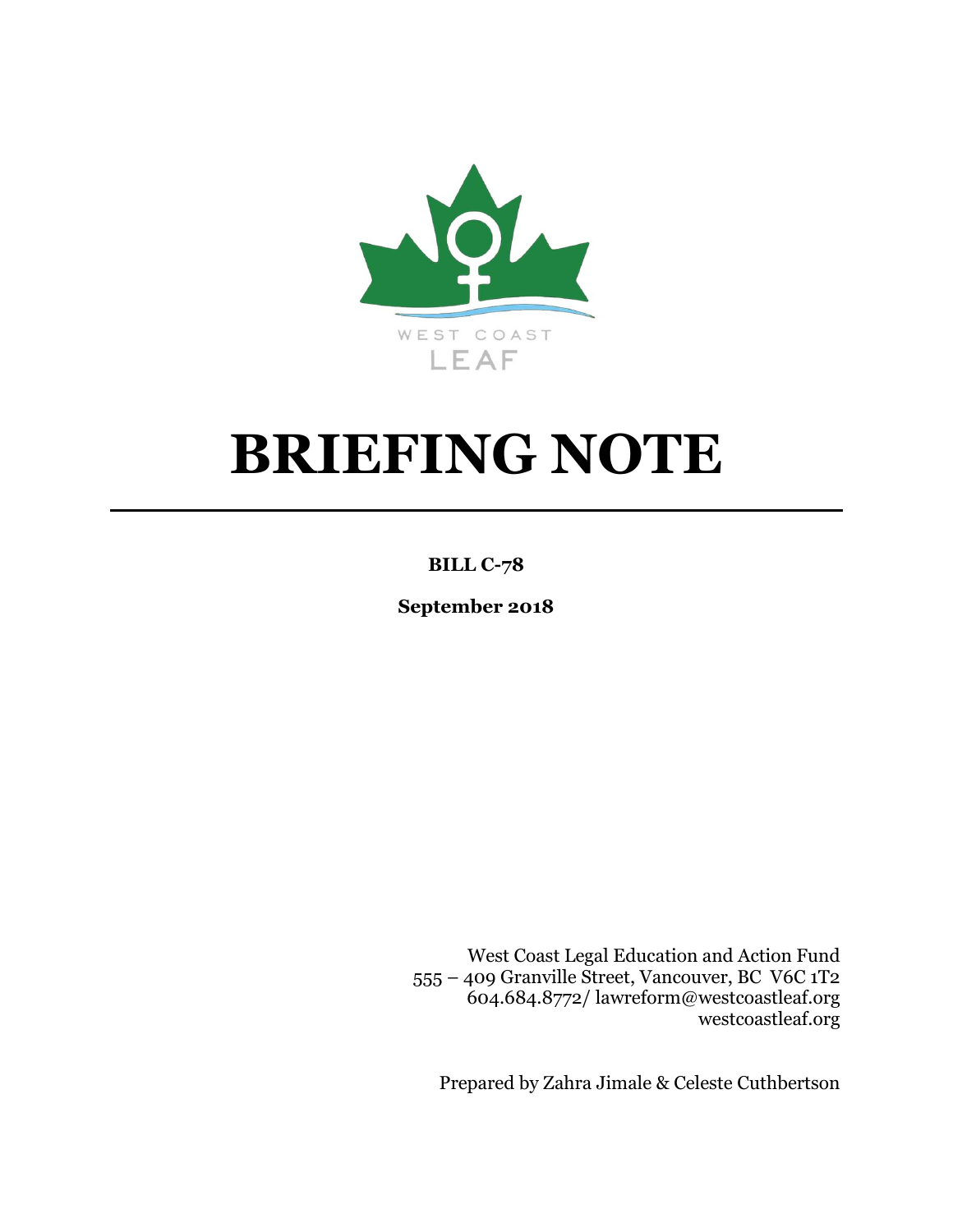#### **BRIEFING NOTE: BILL C-78**

#### **I. PURPOSE**

West Coast Legal Education and Action Fund (West Coast LEAF) is a BC-based legal advocacy organization. Our mandate is to use the law to create an equal and just society for all women and people who experience gender based discrimination.

In collaboration with community, we use litigation, law reform, and public legal education to make change. In particular, we aim to transform society by achieving: access to healthcare; access to justice; economic security; freedom from gender based violence; justice for those who are criminalized; and the right to parent. We have particular expertise in gender equality and human rights and have done in-depth research and analysis of the impacts of federal and provincial laws and policies on women.

West Coast LEAF has drafted this briefing note to provide feedback on the amendments proposed in Bill C-78. We support the intended purpose of these amendments: "to promote faster, more cost-effective and lasting solutions to family law disputes, reducing the burden on courts and leading to better outcomes for families." <sup>1</sup> We agree with the four stated goals: "promoting the best interests of the child, addressing family violence, reducing child poverty, and making Canada's justice system more accessible and efficient." <sup>2</sup> We provide this feedback to ensure that the proposed amendments are meeting the intended purpose and goals, and to flag unintended and harmful consequences of the proposed.

#### **II. BACKGROUND**

The enactment and reform of the *Divorce Act* has had a complex history. The *Constitution Act, 1867* empowers the federal government to legislate in relation to matters of marriage and divorce, while the provincial governments have jurisdiction over the solemnization of marriage and property and civil rights in the province. <sup>3</sup> The federal government's jurisdiction over marriage and divorce remained largely unused until the 1968 *Divorce Act*. Under this act, the grounds most frequently relied upon were cruelty, adultery, and separation for three years.<sup>4</sup> The decree could only issue after a judge alone trial, the divorce would take effect 90 days after it was granted, and variation had to be sought before the same court that granted the original order.<sup>5</sup> The 1985 *Divorce Act* brought some significant changes to the scheme, notably: establishing

 $\overline{a}$ 

<sup>1</sup> Department of Justice, "Charter Statement – Bill C-78: *An Act to amend the Divorce Act, the Family Orders and Agreements Enforcement Assistance Act and the Garnishment, Attachment and Pension Diversion Act and to make consequential amendments to another Act*" (2018), online: [<http://www.justice.gc.ca/eng/csj-sjc/pl/charter-charte/c78.html>](http://www.justice.gc.ca/eng/csj-sjc/pl/charter-charte/c78.html) ["Charter Statement"].

<sup>2</sup> *Ibid*. <sup>3</sup> *Constitution Act, 1867* (UK), 30 & 31 Vict, c 3, reprinted in RSC 1985, App II, No 5, ss 91(26), 92(12), 92(13).

<sup>4</sup> Bruce Ziff, "Recent Developments in Canadian Law: Marriage and Divorce" (1986) 18 *Ottawa L Review*  121 at 141.

<sup>5</sup> *Ibid.* at 145, 176, 166.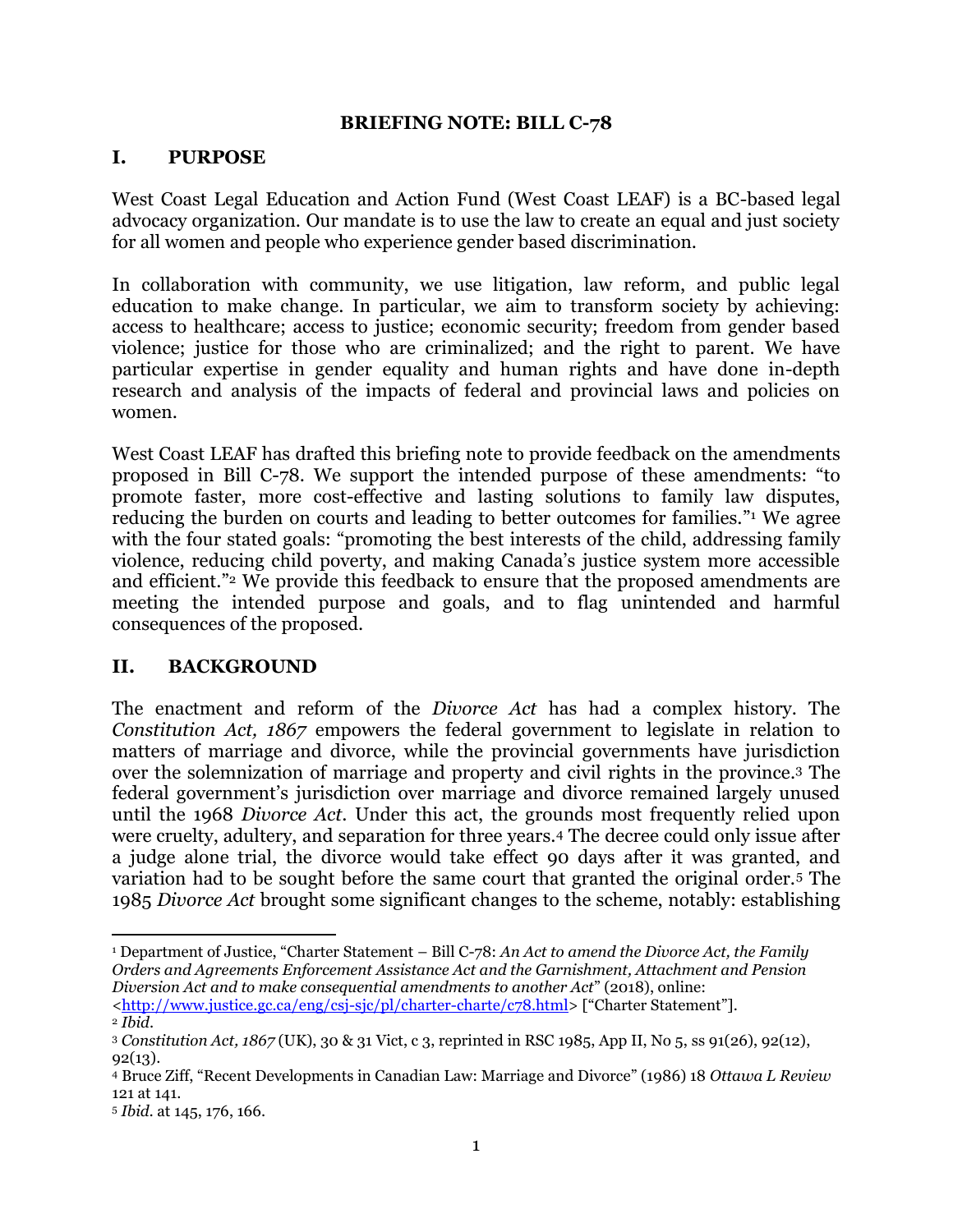marriage breakdown as the sole ground, provable on separation for one year, adultery, or cruelty; introducing a new lawyer duty to inform spouses of mediation services; removing any reference to the need for a trial; changing the date the divorce takes effect to 31 days after it is granted; and allowing variation to be sought from any competent court.<sup>6</sup>

Although federal legislation regarding marriage and divorce was extremely limited during the first century of Confederation, there were countless attempts to enact such legislation.<sup>7</sup> The failure of such attempts can be attributed to the contentious nature of the scope of their jurisdiction. The meaning of 'divorce' was questioned in its relation to corollary relief such as support, parenting, and property division, with divergent views on what was considered ancillary or necessarily incidental to divorce proceedings.<sup>8</sup> While it was ultimately decided that support and parenting are incidental and property division is not, the appropriate jurisdictional scope remains a live issue.

The access to justice crisis is exacerbated by these complex jurisdictional issues. Not only must litigants navigate both federal and provincial legislative schemes, they may also have to navigate different levels of courts. Proceedings under the *Divorce Act* must be adjudicated upon in superior courts, while proceedings under provincial legislation are heard in lower courts as well, unless there is a provincially created unified family court in which all proceedings may be heard. Due to inadequate family law legal aid, many litigants must navigate these confusing processes unrepresented.

Divorce disproportionately impacts women. After a divorce, women, particularly those with dependent children, experience a more significant income drop than men. <sup>9</sup> Female lone-parent families have lower incomes than male lone-parent families and rely more heavily on child benefits and other government transfers.<sup>10</sup> In addition to economic impact, there continues to be a lack of recognition of women's role in the family, particularly their unpaid and undervalued work in the private sphere. <sup>11</sup> There is also a greater risk of intimate partner violence when relationships are ending, heightening danger for women and their children. 12

### **III. KEY CONSIDERATIONS**

If the federal government is going to continue to exercise jurisdiction with regards to corollary relief, it is important that the legislation is comprehensive and fulfills its intended purpose and goals. While we appreciate many of the proposed amendments,

 $\overline{a}$ <sup>6</sup> *Ibid.* at 141, 144-146, 176.

<sup>7</sup> F. J. E. Jordan, "The Federal Divorce Act (1968) and the Constitution" (1968) 14:2 *McGill LJ* 209 at 217. <sup>8</sup> *Ibid.* at 247.

<sup>9</sup> Research and Statistics Division, Department of Justice, "JustFacts – Economic Consequences of Divorce and Separation" (2016), online: [<http://www.justice.gc.ca/eng/rp-pr/fl-lf/divorce/jf-pf/ecds](http://www.justice.gc.ca/eng/rp-pr/fl-lf/divorce/jf-pf/ecds-cfds.html)[cfds.html>](http://www.justice.gc.ca/eng/rp-pr/fl-lf/divorce/jf-pf/ecds-cfds.html).

<sup>10</sup> *Ibid*.

<sup>11</sup> Marie L. Gordon, "'What, Me Biased?' Women and Gender Bias in Family Law" (2001) 19 *CFLQ* 53. <sup>12</sup> Ontario Women's Justice Network, "Introduction to Divorce and Separation in Canada" (2016), online: [http://owjn.org/2016/07/introduction-to-divorce-and-separation-in-canada/.](http://owjn.org/2016/07/introduction-to-divorce-and-separation-in-canada/)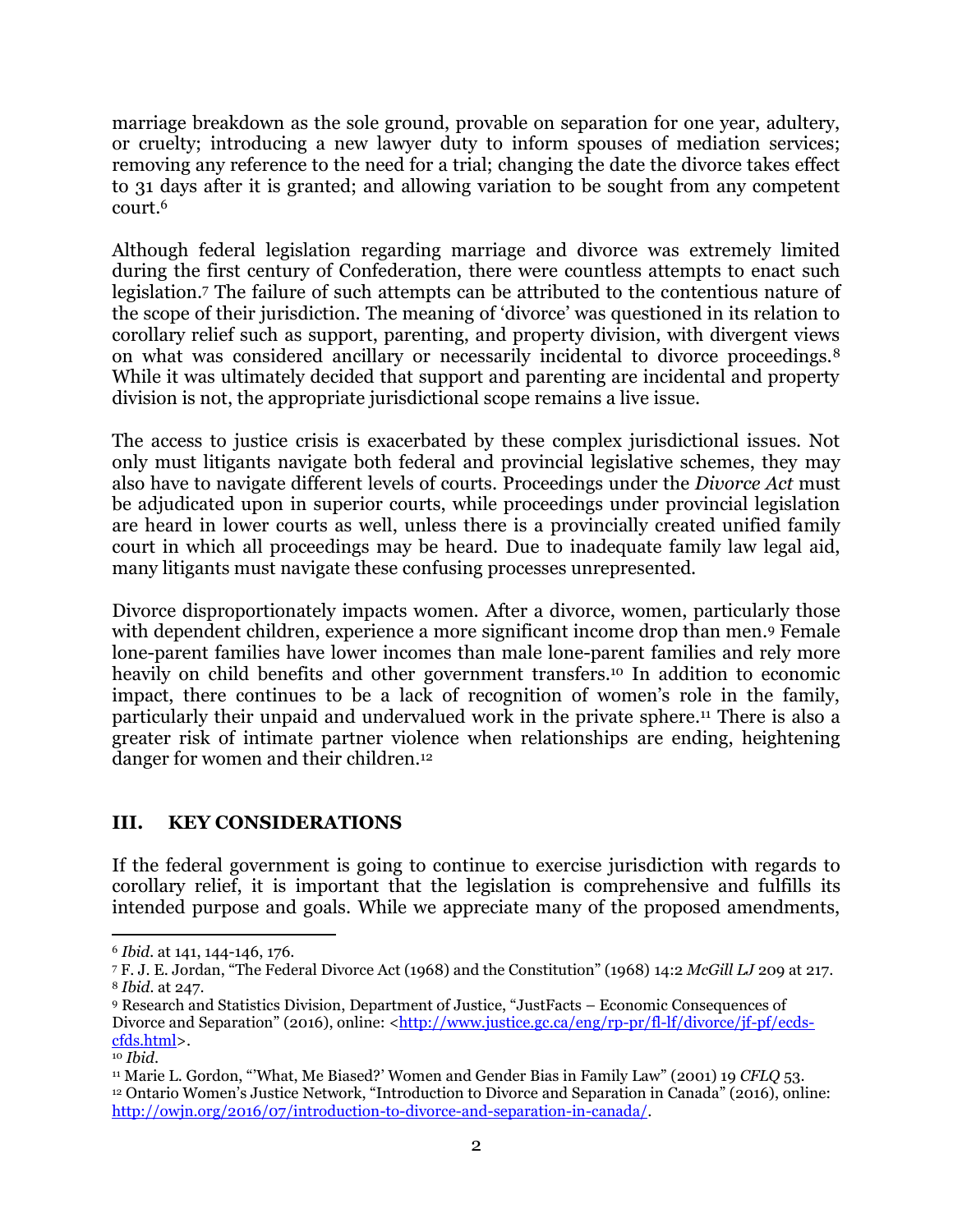some areas of concern include: the need for additional definitions and terms; the definition of family violence; adequate safeguards for family dispute resolution processes; the past conduct provision; the maximum parenting time and friendly parent principles; the day-to-day decisions provision; the relocation notice provisions; and release of information under the *Family Orders and Agreements Enforcement Assistance Act* (*FOAEAA*).

The terms 'contact' and 'parent' are used in the proposed amendments, however they are not defined; these terms should be defined to ensure clarity. The legislation also must clarify when it is referring to a parent or to a spouse (currently these terms are sometimes used interchangeably in the proposed amendments) in order to avoid the confusion which will inevitably result from such ambiguity. An example is found in the proposed amendments to s 16.5(1), which states that 'a person other than a spouse' may apply for a contact order, instead of 'a person other than a parent'. <sup>13</sup> The drafting of this provision creates uncertainty for the role of step-parents. Additionally, if the language of custody is being removed, guardianship should be included in the amendments and defined to make this legislation comprehensive and to bring it in line with provincial legislation, such as the BC *Family Law Act*.

It is positive step that the proposed amendments have included a definition of family violence.<sup>14</sup> However, it is crucial that the definition is broad, and contains a nonexhaustive list. Which is the not the case in the current form of the amendments. Family violence manifests itself in myriad ways, which all deserve recognition by the courts. The use of the term 'means'at the start of the proposed amendment limits the definition in a problematic way. The definition of family violence in the BC *Family Law Act* is an excellent example of how family violence should be defined.

While family dispute resolution processes can be a useful tool, they can lack the checks and balances of formal litigation, and may create pressure on the parties to reach an agreement.<sup>15</sup> Family dispute resolution processes can be even more insidious in the context of family violence. It is essential that this legislation contains adequate safeguards for cases of family violence. Mandatory screening and education for all professionals involved are particularly important safeguards.

The past conduct provision may be problematic for the recognition of family violence.<sup>16</sup> Family violence is always relevant to the exercise of a person's parenting time, decisionmaking responsibility, or contact. Past conduct must be taken into consideration in establishing family violence. It is recommended that this provision make the recognition of family violence more explicit, perhaps by adding 'relevant to establishing a pattern of

 $\overline{\phantom{a}}$ <sup>13</sup> Bill C-78, *An Act to amend the Divorce Act, the Family Orders and Agreements Enforcement Assistance Act and the Garnishment, Attachment and Pension Diversion Act and to make consequential amendments to another Act*,  $1^{st}$  Sess,  $42^{nd}$  Parl, 2018, cl 12, s 16.5(1).

<sup>14</sup> *Ibid.*, cl 7, s 2(1).

<sup>15</sup> Neilson & Boyd Draft Discussion Paper 12

<sup>16</sup> Bill C-78, *supra* note 13, cl 12, s 16(5).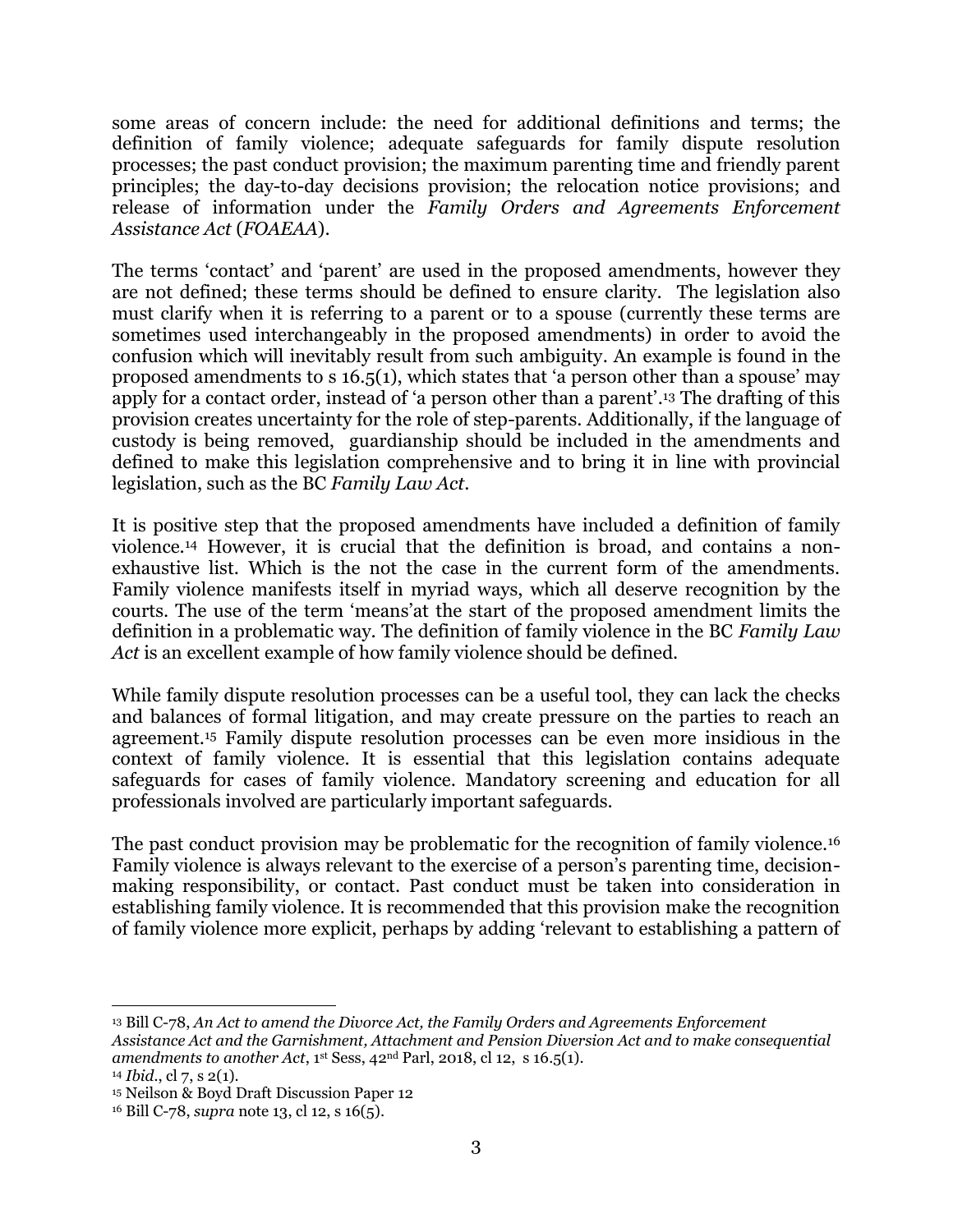coercive and controlling behaviour', which is a factor relating to family violence under s  $16(4).17$ 

The proposed amendments retain the maximum parenting time and friendly parent principles.<sup>18</sup> These two principles have been the subject of much criticism. Not only do these principles seem to prioritize contact with a parent over safety of a child, they also have the effect of discouraging parents from disclosing family violence.<sup>19</sup> Maximum contact is the only specific factor, when considering best interests of the child, that is singled out in the current *Divorce Act.* It remains a separate provision outside of the listed best interests factors in the proposed amendments. Due to this singling out, the maximum contact principle has come to play a particularly influential role in custody and access determinations, and has been interpreted as supporting access in all but the most extreme cases. <sup>20</sup> The maximum contact principle competes with and undermines the best interests of the child and sidelines issues of family violence, placing women and children at greater risk.<sup>21</sup> The friendly parent principle also works to silence women experiencing family violence, as they do not want to appear uncooperative to the courts. Both the maximum parenting time and friendly parent principles should be removed from the legislation and the proposed amendments.

The provision regarding day-to-day decisions is also problematic.<sup>22</sup> The language of 'exclusive authority' is not reflective of actual experiences of parenting and may result in unnecessary conflict. There should be a more fulsome discussion of parental responsibilities beyond day-to-day decisions, emphasizing significant decisions. The parental responsibilities provision in BC's *Family Law Act* is a useful guide for crafting a more comprehensive provision.<sup>23</sup>

It is important that the relocation notice provisions address the issue of family violence. While the proposed amendments do provide an exception to the notice provisions where there is a risk of family violence, this exception is obtained upon application to court.<sup>24</sup> In situations of severe family violence, it may not be possible to wait to obtain a court order prior to fleeing. N0t complying with notice provisions is a factor which may negatively impact the parent later when the court is determining whether to authorize the relocation. <sup>25</sup> The relocation provisions should not be used against parents fleeing family violence. While the relocation notice provision in BC's *Family Law Act* still has an application requirement, the application may be made in the absence of any other

 $\overline{\phantom{a}}$ 

<sup>17</sup> *Ibid.*, cl 12, s 16(4)(b).

<sup>18</sup> *Ibid.*, cl 12, ss 16(4), 16.2(1).

<sup>19</sup> Helen Rhoades & Susan B. Boyd, "Reforming Custody Laws: A Comparative Study" (2004) 18 *International Journal of Law, Policy and the Family* 119 at 124.

<sup>20</sup> Fiona Kelly, "Enforcing a Parent/Child Relationship at All Cost?: Supervised Access Orders in the Canadian Courts" (2011) 49 *Osgoode Hall LJ* 277 at 296-297.

<sup>21</sup> Jonathan Cohen & Nikki Gershbain, "For the Sake of the Fathers? Child Custody Reform and the Perils of Maximum Contact" (2001) 19 *CFLQ* 121 at 5, 27.

<sup>22</sup> Bill C-78, *supra* note 13, cl 12, s 16.2(3).

<sup>23</sup> *Family Law Act*, SBC 2011, c 25, s 41.

<sup>24</sup> Bill C-78, *supra* note 13, cl 12, s 16.9(3).

<sup>25</sup> *Ibid.,* cl 12, s 16.92(1)(d).